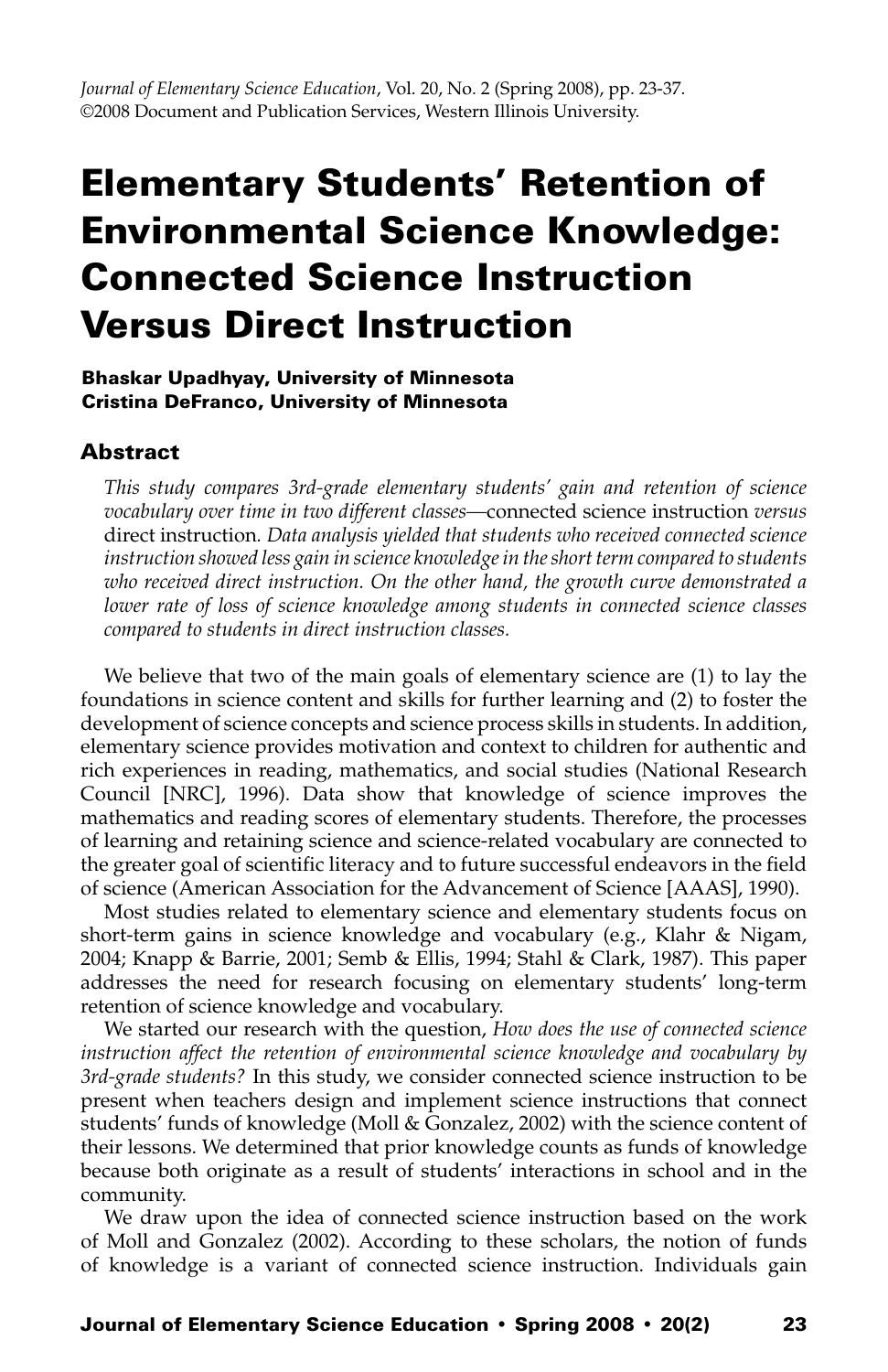knowledge through the historical, cultural, and social interactions in which they participate. Individuals also learn many skills and cultural practices in their home and school environments (see Velez-lbanez & Greenberg, 1992). When they are encouraged to use their funds of knowledge in classrooms, students use the skills, experiences, and ideas learned at home to understand and engage in science at school (Basu & Barton, in press). Students contrast new concepts with their funds of knowledge, and these contrasting relationships also help students strengthen older concepts (Barton, 2000; Bouillion & Gomez, 2001; Moll & Gonzalez, 2002).

Bouillion and Gomez (2001) used real-world problems and school-community partnerships to provide a context for connected science instruction. In their study of urban elementary students, Bouillion and Gomez found that when teachers connected science to students' cultural, social, and home environments, students learned science better and successfully completed their science curriculum. Similarly Barton (1998) and Fusco (2001) discovered that urban students learned science better if students believed that the science they learned was useful and connected to their everyday experiences. In addition, Hammond (2001) found that when teachers designed an elementary science curriculum based on students' lived experiences, parental and student participation in school science activities increased. Many students also demonstrated an improved recall of science knowledge in later assignments. Hammond further discovered that elementary students and parents believed that they had positive science learning experiences in those classes. Delpit (1995), Ladson-Billings (1994), and Thao (2003) make similar arguments: If students are to succeed in science, teachers must help them connect subject content with home experiences. Further, when teachers view "households as repositories for knowledge that can be drawn out to shape [science] curriculum" (Messing, 2005, p. 184), science teaching becomes connected in a meaningful way to students' lives and experiences. Therefore, connected science instruction allows students to bridge classroom knowledge with community knowledge. Research clearly emphasizes that for learning to occur, new information must be integrated with what the learner already knows—that is, with their funds of knowledge (Rumelhart, 1980; Tierney & Pearson, 1985).

## Importance of Prior Knowledge in Retention

When teachers link new information to a student's prior knowledge, they activate the student's interest and curiosity and infuse instruction with a sense of purpose (Barton, 1998; Falk & Adelman, 2003; Tobias, 1994). They can link curriculum, instruction, and assessment to students' experiences, language, and culture. By tapping into students' prior knowledge in science, teachers can plan lessons that will clarify incomplete or problematic prior knowledge, decide on the appropriate pedagogy for the topic, and make necessary adjustments to activities and assessment materials. Hands-on experiments and discussions during instruction allow students to gain and retain more knowledge because students have more opportunities to connect prior knowledge, practice, and relearn new knowledge (Burkhardt & Schoenfeld, 2003; Hake, 2004; Semb & Ellis, 1994). We believe that one of the keys to achieving long-term memory may be the richness of the connections between students' prior knowledge and new knowledge. The more connections, the easier it is to remember. We believe when new information gets hooked up with a particularly rich and well-organized portion of memory, it inherits all the connections that already exist. This is why it is much easier to learn new science concepts that are connected to experiences than to learn decontextualized concepts.

#### 24 Journal of Elementary Science Education • Spring 2008 • 20(2)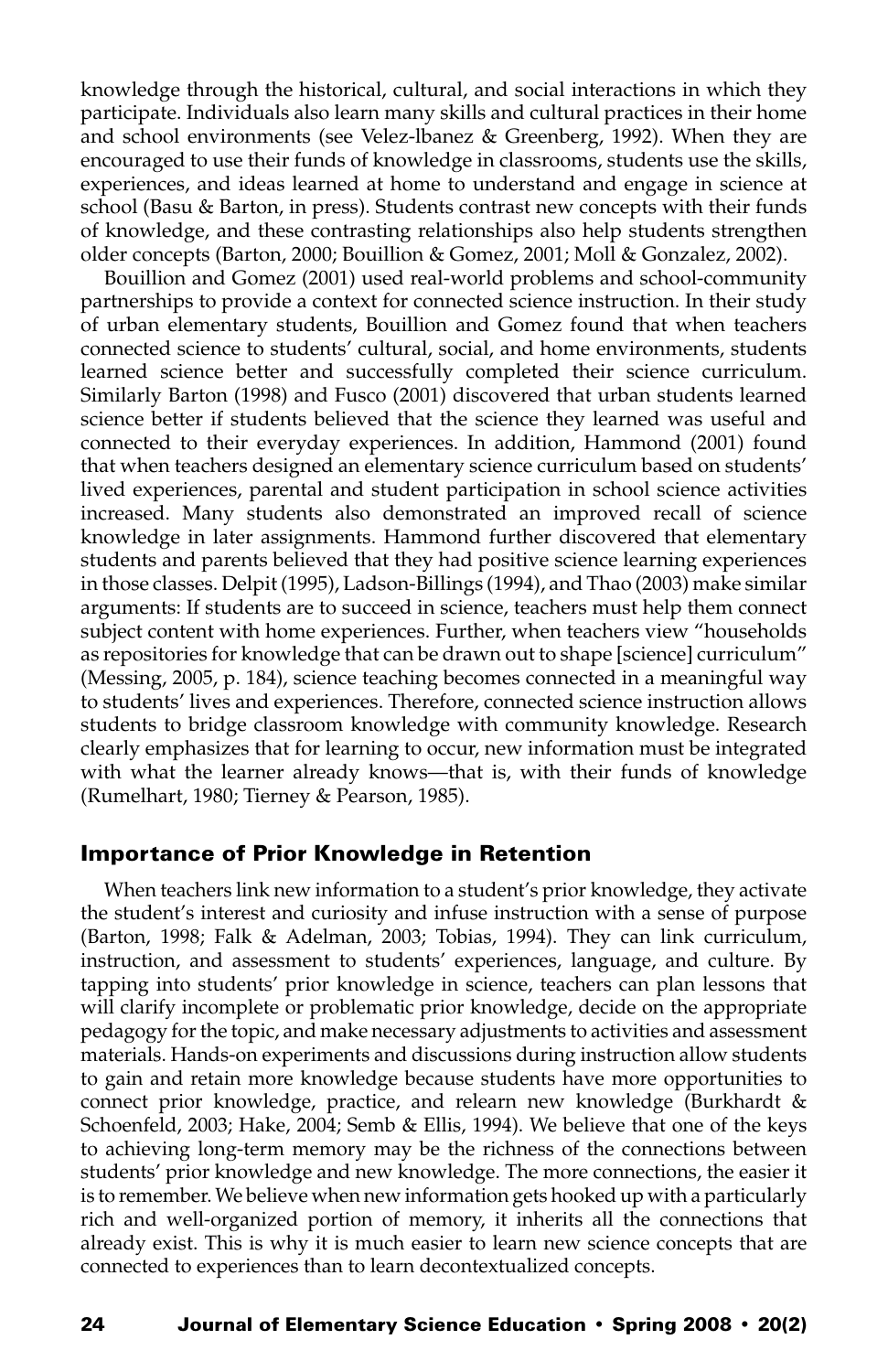## Importance of Alternative Conception on Learning

In our research, we recognize the importance of alternative conceptions in science learning. We believe that alternative conceptions originate from students' funds of knowledge, which are gained through their lived experiences in different settings, and which become a part of prior knowledge. Sometimes, alternative conceptions can hinder the science learning. A familiar example from elementary school is students' understanding of the relationship between the Earth and the Sun. While growing up, children are told by adults that the "Sun is rising and setting," giving them an image of a sun that moves about the earth. This alternative conception can make it difficult for students to learn the correct scientific explanation of "sunrise and sunset."

On the other hand, many elementary students are familiar with bean sprouts, either bought from grocery stores or grown in homes. Many Hispanic and Hmong students know that when bean sprouts are grown at home, the sprouts are exposed to very little or no light (Upadhyay, 2006). These Hispanic and Hmong students experience that less light prevents the sprouts from turning green. The students gain the alternative conception that continuous lack of light makes the sprouts not turn green. Teachers can use the relationship between light and bean sprout conception to teach concepts such as sun energy and plant food relation and sun energy and plant growth. This alternative conception can help Hispanic and Hmong students to learn the connection between sun energy and plant growth.

When teachers' science instructions allow students to confront, challenge, and utilize their alternative conceptions, teachers may observe removal of wrong alternative conceptions in students, thus allowing for meaningful understanding of the science content to occur (Bahrick, 1984; Semb, Ellis, & Araujo, 1993). This kind of classroom context represents "naturalistic settings in which content memory [is] enhanced" (Semb & Ellis, 1994, p. 254). Often, alternative conceptions can occur in students' understanding of scientific methods (i.e., getting a correct answer in an experiment); organization of scientific knowledge; scientific vernacular (i.e., meaning of the word *work* in physical science); and scientific fact (i.e., plants breathe carbon-dioxide). When teachers use these alternative conceptions to teach science, students seem to learn, enjoy, and engage in science better (McDermott, 1991; Wandersee, Mintzes, & Novak, 1994).

## Science Vocabulary and Retention

The research on science vocabulary learning and retention shows that elementary and middle school students learn, understand, and retain science vocabulary better if the classroom instructions are discussion-oriented (Rosenshine & Stevens, 1984; Stahl & Clark, 1987; Stahl & Vancil, 1986). An increased level of understanding of science vocabulary among these students can be attributed to the fact that discussionoriented instructions provide opportunities for students to generate personal meanings and connections to science learning. This idea is further supported by theories of Vygotsky (1978) and Leont'ev (1981), who posit that culturally structured social activities and connections have a substantial impact on memory. Further, instructions that support interactive engagements promote student learning in conceptually difficult areas (e.g., Hake, 2004; Lowery, 2003; Shavelson & Towne, 2000). Works of Steffe and Gale (1995) argue that knowledge constructed in classroom environments that encourage and employ instructions that connect students' lives and experiences are more stable (e.g., Sweller & Cooper, 1985).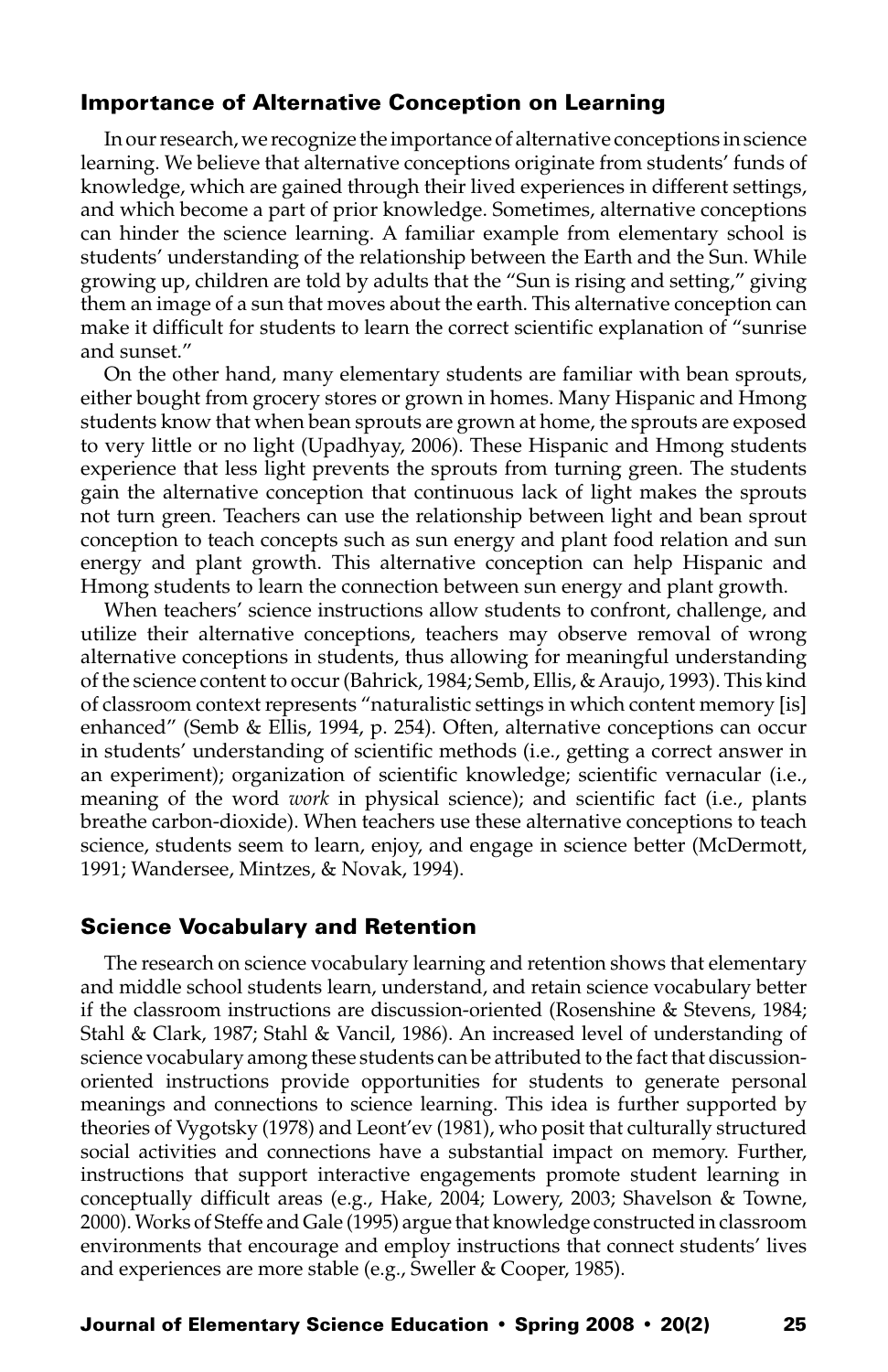Our goal in this paper is to find out the relationship between connected science instruction (as previously defined) and elementary students' retention of science knowledge. We chose environmental science lessons as our context for research because the subject provided better opportunities for teachers to implement connected science instruction. In addition, environmental science is the major component of the 3rd-grade science standards, so we could conduct our research without jeopardizing normal science course progress.

## Research Questions

- 1. What is the effect of *connected science instruction* on 3rd graders' acquisition and retention of environmental science vocabulary?
- 2. What is the effect of *direct instruction* on 3rd graders' acquisition and retention of environmental science vocabulary?
- 3. What are the different outcomes in student knowledge of environmental science vocabulary when these two methods of instruction are compared?

## Methods

Pine and Oak Elementary Schools both have a majority of White students (88%). The schools belong to two large urban school districts in the midwestern United States. Almost one-quarter of the students qualify for reduced or free lunch under Title I. For this study, we chose two 3rd-grade classes from each of the schools. All four classes were comparable in size, demographic makeup, and general lessons covered. We wanted to assume consistency across all classes in order to remove possible confounding effects of other variables from the effect of our test variable. The four teachers who taught the classes were all female, one was Hispanic and three were White. Each teacher had been teaching in the school for an average of 12 years. Participants in the study included a total of 108 3rd-grade elementary students. Teachers administered a researcher-developed environmental science survey instrument (see Appendix A) to all the students in their science classes during the same week.

## Research Designs

#### Environmental Science Teaching Workshop and Resources

We provided Pat (Pine Elementary) and Kris (Oak Elementary), whose classes were designated as treatment groups, with various resources related to teaching environmental science using a connected science approach. We designed supplementary materials that gave teachers content knowledge and pedagogy to teach environment science. The supplementary materials included instruction and resources for dioramas such as river and lake habitats, and school yards; examples of everyday community activities such as gardening and farmers' markets; and materials to do hands-on activities.

Two three-day workshops helped Pat and Kris to design, develop, and implement the dioramas in their instruction. During the workshops, Pat and Kris were encouraged to connect science to their students' lives and experiences through habitat needs, the food chain, pollution, farmers' markets, gardening, grocery stores, and farming. As most of our students had outdoor experiences in farms, farmers' markets, woods, lakes, and rivers, we decided to discuss with the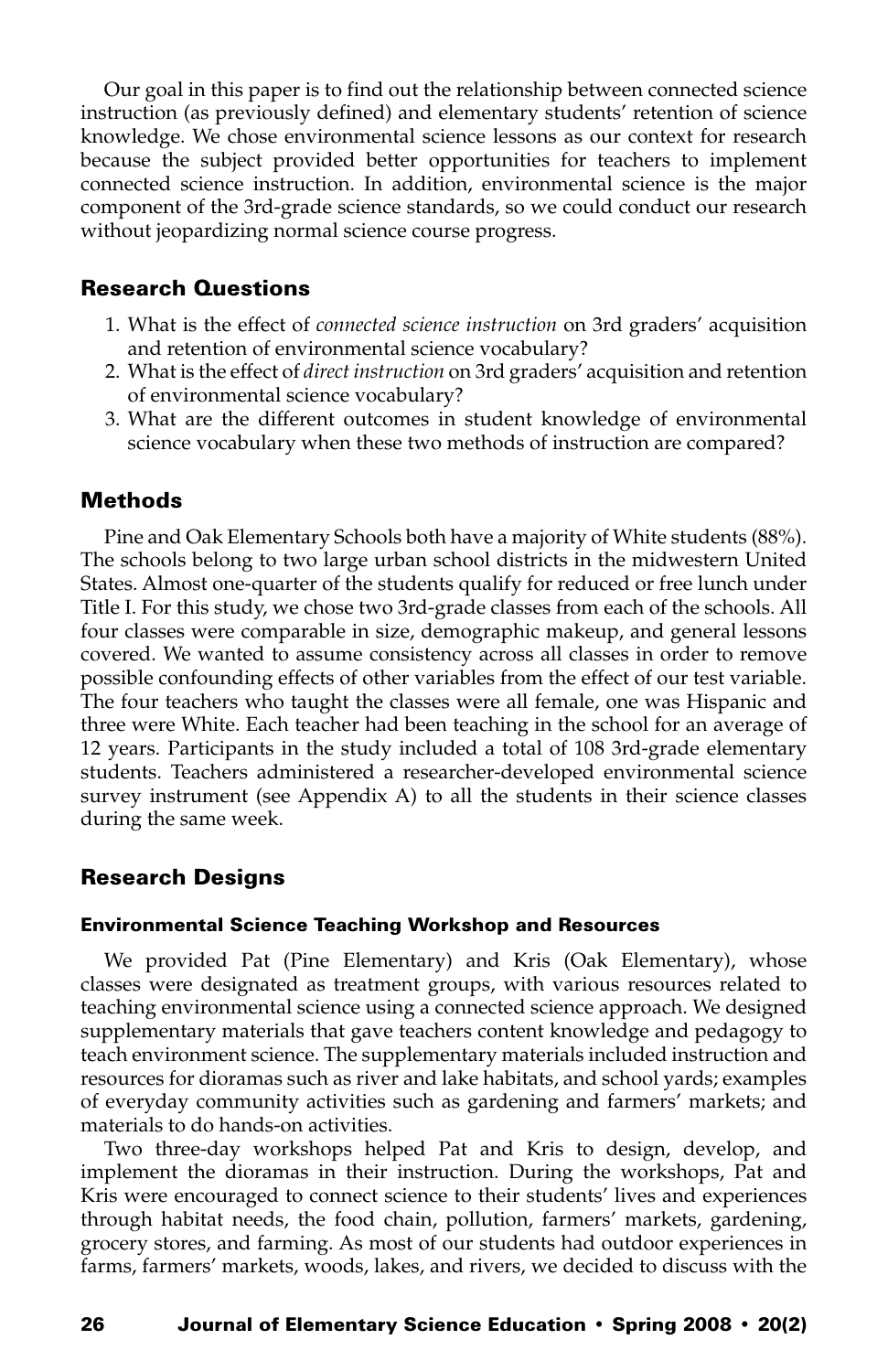teachers the five following questions: (1) Why do farmers use fertilizers?; (2) How do fertilizers affect water and fish?; (3) Why do farmers rotate crops and how is that beneficial for soil?; (4) Why are farmers' markets important and how do these markets help communities?; and (5) How does the weather (i.e., sun, water, snow, and air) affect plants? We believed that posing these questions would help our teachers connect science to students' experiences during hands-on activities as well as discussions.

Significant time was spent with teachers discussing the student diorama projects. In the workshop, Pat and Kris created a river diorama and presented it to us. During the presentation, researchers role-played as parents, students, and other schoolteachers to help Pat and Kris envision how the diorama project could be handled better. Over a two-month period, students in treatment groups would collect information about various land, river, and lake systems as a part of their diorama project. Each group would use these observations to prepare their dioramas, and teachers would provide logistical and material support. Groups of four or five students would complete and present dioramas to the class at the end of the environmental science unit. Finally, these dioramas would be presented to the school and the parents.

Liz (Pine Elementary) and Sue (Oak Elementary), the control group teachers, did not participate in any of the workshops. We instructed Liz and Sue to teach environmental science through direct instruction methods. Liz and Sue were asked not to connect science to students' lived experiences but to teach in a teachercentered method. We also asked the teachers to do hands-on activities in which they would provide all the instructions to students, including the answers to the activities.

In consultation with all four participating teachers, we selected environmental science content that would allow them to keep up with their regular curriculum. The research design required all four teachers to teach four units consisting of lessons on "Design a Habitat," "Food Chain Tag," "Ecosystem," "Environmental Effects," and "Predicting Futuristic Environment." For "Design a Habitat," students listened to a story about an aquatic habitat and a land habitat. Later, they were given the opportunity to create their own aquatic habitat diorama using the materials contributed by students, teachers, and researchers. In "Food Chain Tag," students became members of an aquatic ecosystem and had to find the correct ratio of species in order to balance that ecosystem. All the teachers spent eight weeks (September through November 2005) teaching environmental science units. All the teachers used Full Option Science System (FOSS) materials and resources as the baseline. Finally, all the teachers were asked not to teach environmental science while teaching other subjects.

#### Survey

A pre-/post-survey design was used to collect data for this study. The first, or pre-instruction, survey was given to students before the exposure to environmental science units. The second, or post-instruction, survey was given to students immediately after the completion of the environmental science units, gauging students' gains in knowledge. The third, or retention, survey was given three months after the post-instruction survey to measure the retention of science knowledge learned during the research period. The pre-survey consisted of 12 environmental science content questions. The post and retention surveys consisted of the exact same 12 content questions as in the previous surveys.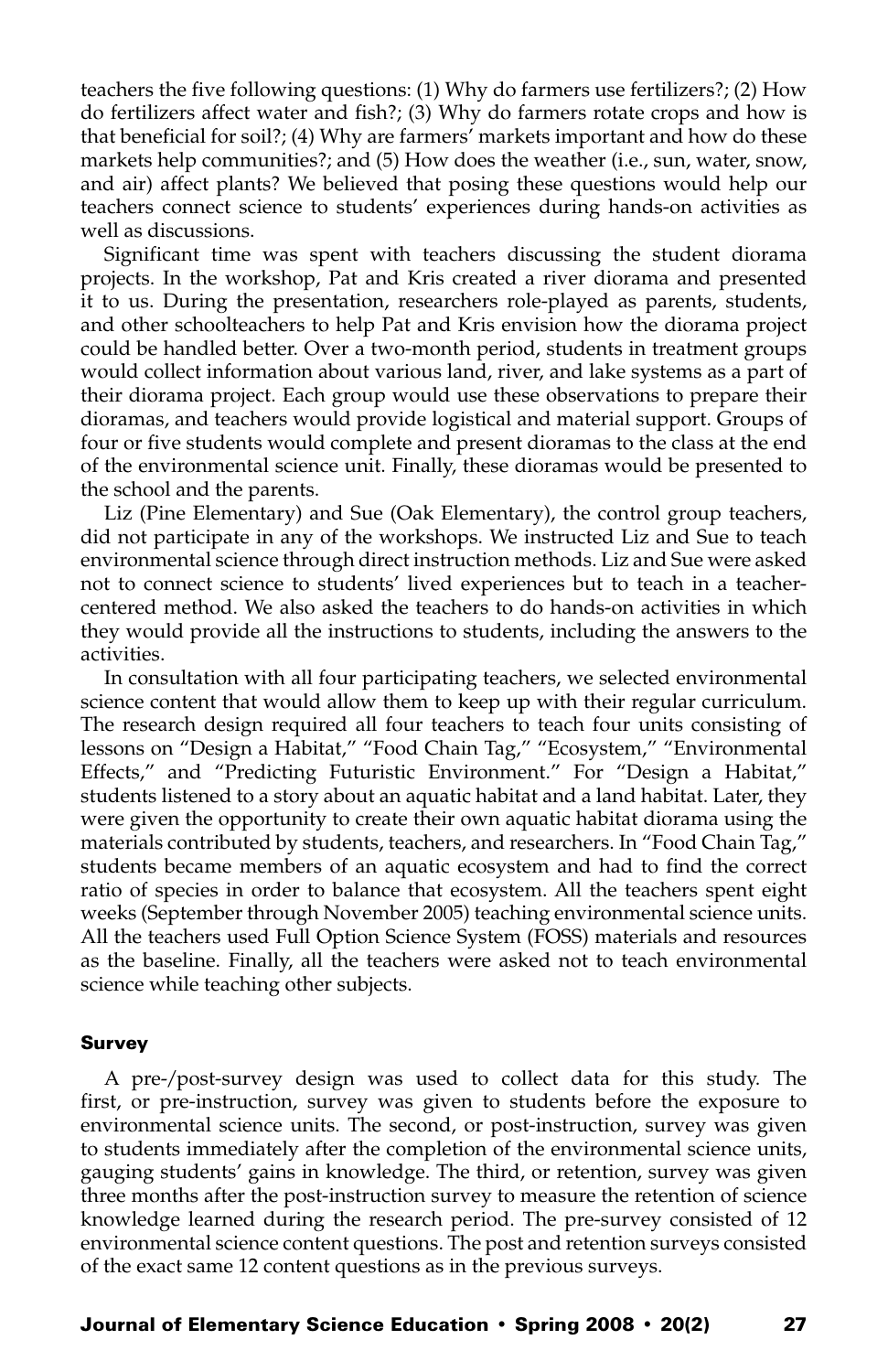We purposefully constructed the items to assess students' understanding of environmental science content. We completed content-validity of all the items in the survey. The items were refined after suggestions from two environmental science experts, two elementary science educators, two elementary teachers, and two 3rd-grade students. The content-validity addressed the following five issues: (1) items reflected environmental science contents accurately, (2) items discriminated between conceptual understanding and content knowledge, (3) item difficulty was appropriate for the grade level, (4) language was easy and understandable, and (5) items matched the content taught. We scored the surveys and tabulated the total correct scores for each student in *SPSS*TM data software.

#### Environmental Interviews

We conducted four focus group interviews with four students from treatment groups and four from the control groups. The focus group lasted for about one hour for each group in their respective classrooms. During the focus groups, we sought explanations for questions such as "What do you like about learning environmental science?," "What don't you like about your science class and activities? (give examples)," "Do you think environmental science is related to your lives? Why or why not? (give examples)," "How easy is it for you to answer the science questions in the survey (and why)?," "Can you explain how every living and nonliving thing is connected to each other? (give examples)," and "What did you talk about with your friends who were in Pat or Kris's class?" Responses to these questions gave us further insight into what students learned and what they retained.

Similarly, we conducted two focus group interviews with Pat and Liz and two focus group interviews with Kris and Sue at their respective schools. Each focus group interview lasted for one hour. During that time, we asked questions such as "What changes did you see in your students' ability in science and attitude towards science?," "What were some challenges during connected science instructions?," "What science skills do you believe the students learned or struggled with?," and "Why do you believe that your students will retain most of the science knowledge after three months?" Teachers' responses gave us further understanding about what worked and what did not work in their classes.

First, we will present quantitative results from our repeated measure ANOVA analysis, followed by descriptive statistics based on our data from 100 students. Second, we will present evidence from qualitative data analysis, which will further help us explain our findings from the analysis of quantitative data.

## Data Analysis and Results

The control group consisted of 51 students, and the treatment group consisted of 57 students who received three months of connected science instruction in environmental science. The demographic profile revealed a predominantly White sample (control group, 88%; treatment group, 89%).

Sporadic missing data (*n* = 8) occurred because students missed the class for various unforeseen reasons beyond the control of the study. The missing data were not specific to any particular group of students, thus the nature of the absence was completely random. Therefore, we had 54 students in the treatment group and 46 students in the control group, with a total of 100 students who had complete data for all three surveys. In addition, in our analysis, we assumed that the number of participants in both the groups was equal.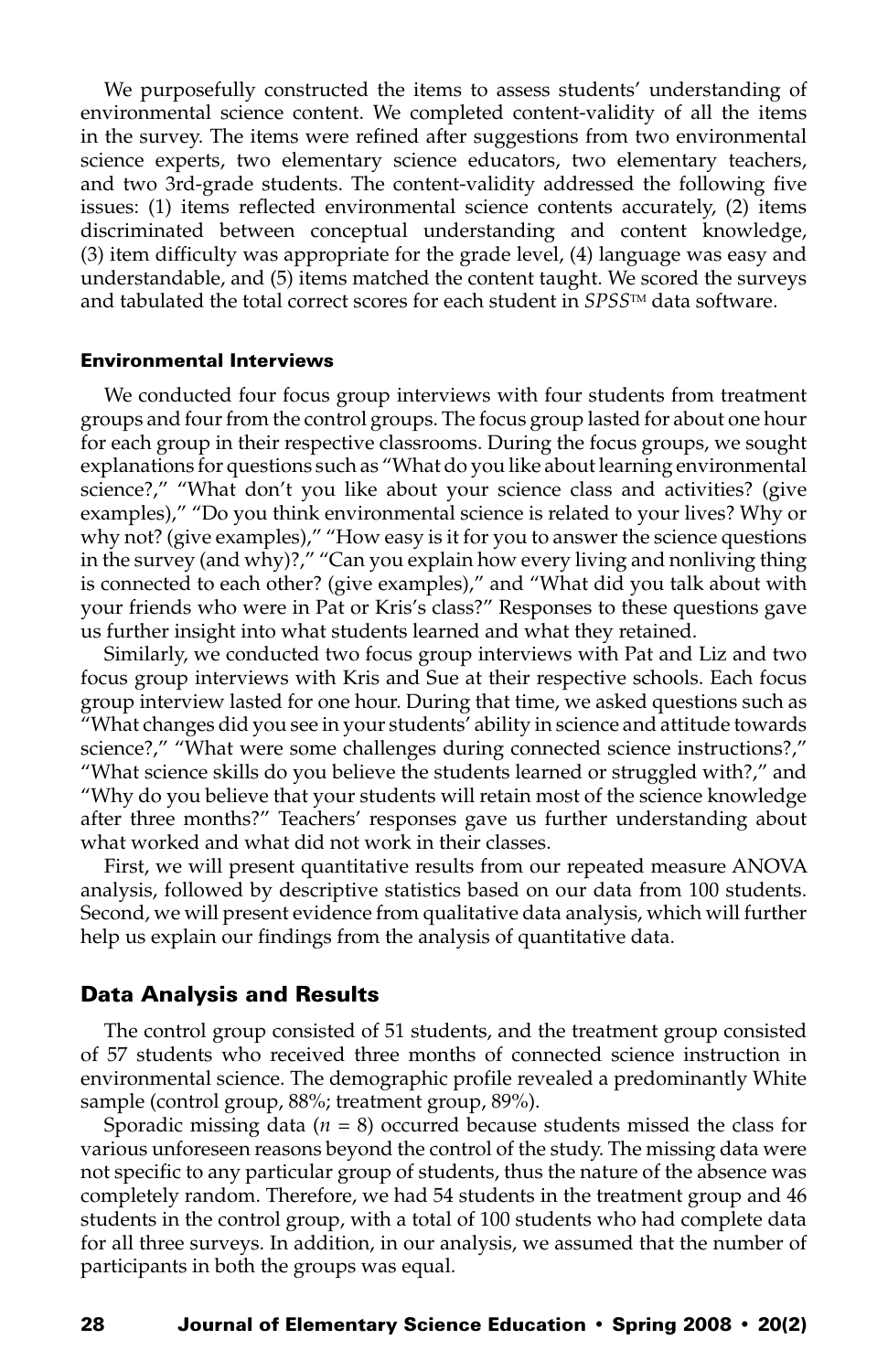Retention of environmental science vocabulary among elementary students was analyzed using a repeated-measure ANOVA with pre-/post-survey scores (pretest, posttest, retention) as within subject factors, and treatment versus control (connected science instruction versus direct instruction) as between subject factors. In this study, all statistical analyses are set at  $p = 0.05$ . According to Mauchly's test, assumption of sphericity was met at *p* > 0.05. The main effect of time on the retention of environmental science vocabulary was significant between control and treatment groups (Table 1), *F*(2, 196) = 3.896, *p* = 0.022.

| <b>Source</b>                  | <b>Type III Sum</b><br>of Squares | df  | Mean<br><b>Square</b> | F      | p-Value | <b>Partial Eta</b><br><b>Squared</b> |  |  |
|--------------------------------|-----------------------------------|-----|-----------------------|--------|---------|--------------------------------------|--|--|
| <b>Within Subject Effects</b>  |                                   |     |                       |        |         |                                      |  |  |
| Score                          | 11.77                             | 2   | 5.89                  | 3.896  | 0.022   | 0.038                                |  |  |
| Score*Treatment                | 11.01                             | 2   | 5.51                  | 3.644  | 0.027   | 0.036                                |  |  |
| Error                          | 296.12                            | 196 | 1.51                  |        |         |                                      |  |  |
| <b>Between Subject Effects</b> |                                   |     |                       |        |         |                                      |  |  |
| Treatment                      | 49.24                             | 1   | 49.24                 | 23.280 | < 0.001 | 0.191                                |  |  |
| Error                          | 207.31                            | 98  | 2.12                  |        |         |                                      |  |  |

#### Table 1. Repeated Measure ANOVA for Scores at Different Times and Treatment

## Treatment Group (Connected Science Instruction)

We further analyzed the scores (pre versus post and post versus retention) of treatment and control groups using paired sample *t*-tests to determine if the ANOVA main effect was because of the treatment. The *t*-test yielded no significant gain in scores in the treatment group over three time periods. For the treatment group (Table 2), the posttest score increased from a mean of  $7.85$  (SD = 2.21) at pretreatment to a mean of  $7.89$  (SD = 1.98) immediately following the treatment, *t* (53)<sub>pre/post</sub> = 0.086,  $p = 0.466$ . The retention score decayed to a mean of 7.72 from the posttest mean of 7.89 (SD = 1.70) and *t* (53)<sub>post-retention</sub> = 0.832,  $p = 0.207$ .

| <b>Condition</b> |    | Science Vocabulary Score (0-12) |                             |                              |  |  |
|------------------|----|---------------------------------|-----------------------------|------------------------------|--|--|
|                  | n  | <b>Pretest</b><br>(Time 1)      | <b>Posttest</b><br>(Time 2) | <b>Retention</b><br>(Time 3) |  |  |
| Treatment        | 54 | 7.85<br>(2.21)                  | 7.89<br>(1.98)              | 7.72<br>(1.70)               |  |  |
| Control          | 46 | 5.91<br>(1.64)                  | 6.85<br>(1.55)              | 6.48<br>(1.24)               |  |  |

## Table 2. Means and Standard Deviations (in Parentheses) for Science Vocabulary Survey

## Control Group (Direct Instruction)

In the case of the control group, the paired sample *t*-test yielded significant gain in environmental science vocabulary score in the pre-/post-phase. The posttest score (Table 2) significantly increased from the pretest mean of 5.91 (SD = 1.64) to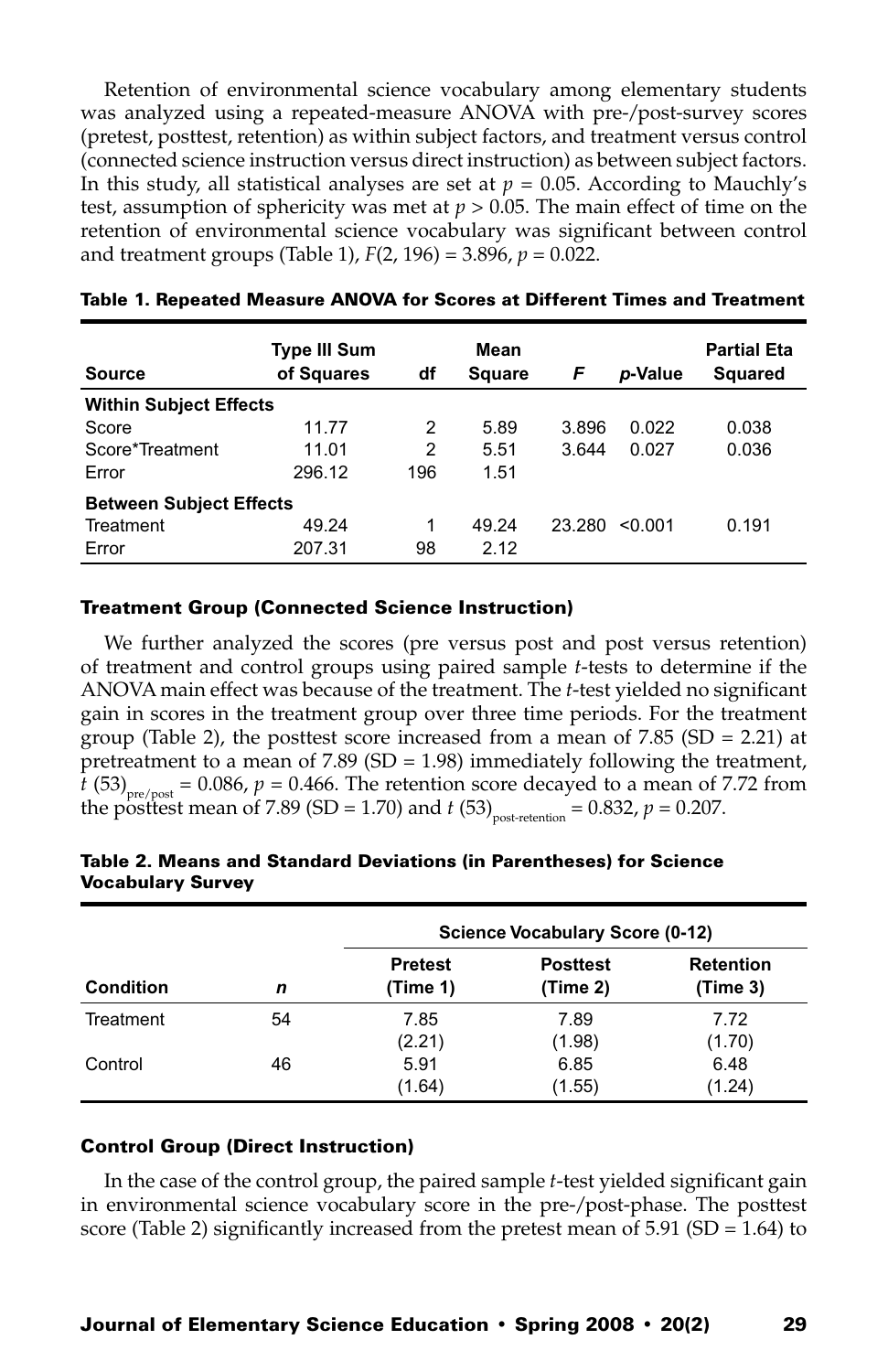a mean of 6.85 (SD = 1.55) and *t* (45)<sub>pre/post</sub> = 3.079,  $p = 0.002$ . The retention mean decayed to a mean of 6.48 (SD = 1.24) and *t* (45)<sub>post-retention</sub> = 1.326,  $p = 0.096$ .

## Overall Effect (Treatment and Retention Interaction)

ANOVA (Table 1) yielded a significant interaction between environmental science vocabulary scores over time and treatment,  $F(2, 196) = 4.080$ ,  $p = 0.018$ . Also, between subjects ANOVA (Table 1) yielded that the treatment factor was significant,  $F(1, 98) = 22.331$ ,  $p < 0.001$ . However, small values of partial Eta squared for both the main effect (Eta squared = 0.038) and Score\*Treatment interaction (Eta squared = 0.036) indicated that both were weak effects in retention of environmental science vocabulary. Therefore, the effect of treatment on science vocabulary gain (score) accounted for only about  $4\%$  (partial Eta = 0.038) of the total (effect + error) variability in the retention of environmental science vocabulary.

Further, the growth curve graph (Figure 1) indicates the effect of instruction over time (represented by *Time* variable) on the environmental science vocabulary score gain (represented by *Mean Score* variable). Looking at the two lines, *treatment* and *control*, we see that although there was a dramatic increase in environmental science vocabulary scores for direct instruction students from Time 1 (pretest) to Time 2 (posttest), the connected science instruction didn't produce much of a change in the environmental science vocabulary scores of treatment group students. Therefore, the rate of gain in vocabulary is much higher in control group students compared to treatment group students.



Figure 1. Mean Score of Treatment and Control Group at Three Different Times

On the other hand, the growth curve indicates that the rate of the loss of environmental science vocabulary in the control group is higher than the treatment group as indicated by the segments of growth curves representing the loss (between Time 2 and Time 3).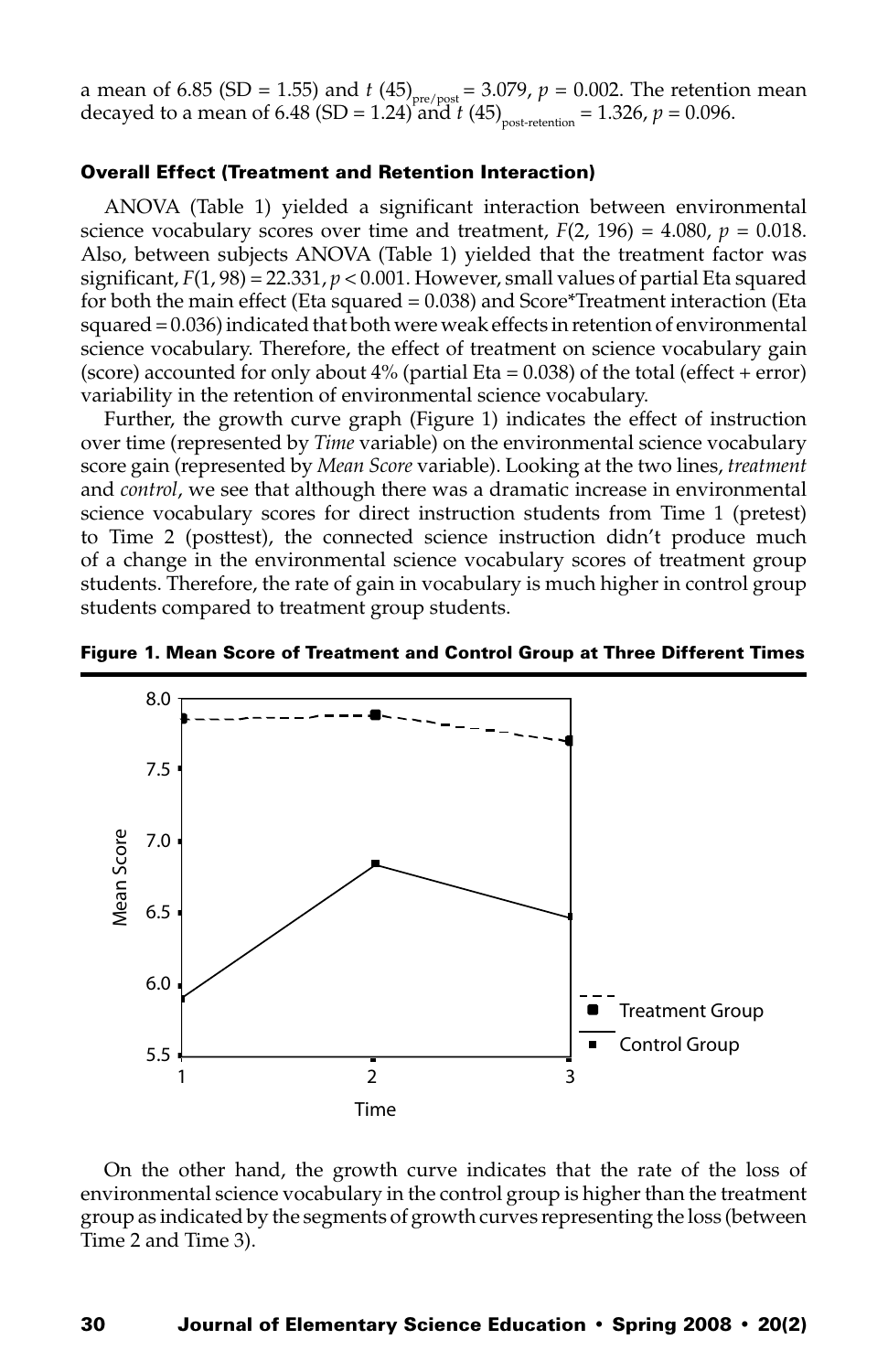## Qualitative Data Findings

Interviews provided insights as to why students liked or disliked learning in a connected science instruction environment versus direct instruction. Almost all the students interviewed in the treatment group said they enjoyed the connected science approach because they "got to be out in the [community] and learn and have fun." They mentioned different reasons for liking connected science instruction such as having fun, hands-on activities, connection to what they do at home, work in groups, and presenting their work to parents and other friends. Many other students from this group did not like this approach to learning because they were confused about "what [they] need[ed] to learn and memorize and what [was] not [necessary]. [Therefore, they] couldn't answer some of the questions [in the survey]."

Yet, many students liked connected science instruction because they had opportunities to work as investigators trying to connect things they "saw and knew" from their experiences at "home and at school." One of the students commented, "In this class, I got to work with my friends to [figure out all] we see outside [related] to science. This class show[ed] me [how] what we eat and grow [was connected] to science [concepts] in class." Another student added, "In class, we learn[ed] to look at many things, [observe] [at] home and in the school fields carefully, and [take detailed] notes." The comments illustrate that students were very satisfied and engaged in the learning. Students were also learning and perfecting skills such as observation, note taking, critical questioning, and sharing, all of which are very important skills for success in science.

On the other hand, students in control group classes mentioned that "they [missed] doing a lot of experiments [in the field] and [they] [dis]liked that part of their class." These students also felt that they "missed many fun things . . . [which made them enjoy class less]." One of the students in the control group believed that not getting to do field work "made [him look] less able and less intelligent." He strongly argued, however, that "I'm better [than] many in [Pat's] class in [science]. I would have enjoyed doing science like they [friends in Pat's class] did." However, most of the students shared the view that direct instruction was "easy to [follow] and [they] knew what [was] important [and] what [they could] forget." One student mentioned, "I [didn't] see how science and home [were] related. I need to know that, I guess?" Another student said, "the test was easy because I [knew] what the right answer [was] . . . [but] I wish we had more [field] experiments to do like the other class."

Students in treatment and control groups mentioned that they "[would] talk [about] what [they] learn[ed] in [their respective] science classes." Control group students also mentioned that they got all the answers from teachers but appreciated when a "teacher ask[ed] [them] to think about examples [that came] from [their] home [experiences]."

Teachers in the treatment class observed that "Students were very talkative about their work with dioramas. They were excited that they could present their work to parents and the school." Even so, teachers felt that many students had a hard time deciphering science knowledge and concepts from the connection part of the instruction. They believed that students might have been confused about what science knowledge to retain and what to forget. Despite showing poor performance in the survey scores, treatment group students could "explain and converse about environmental science" issues quite well.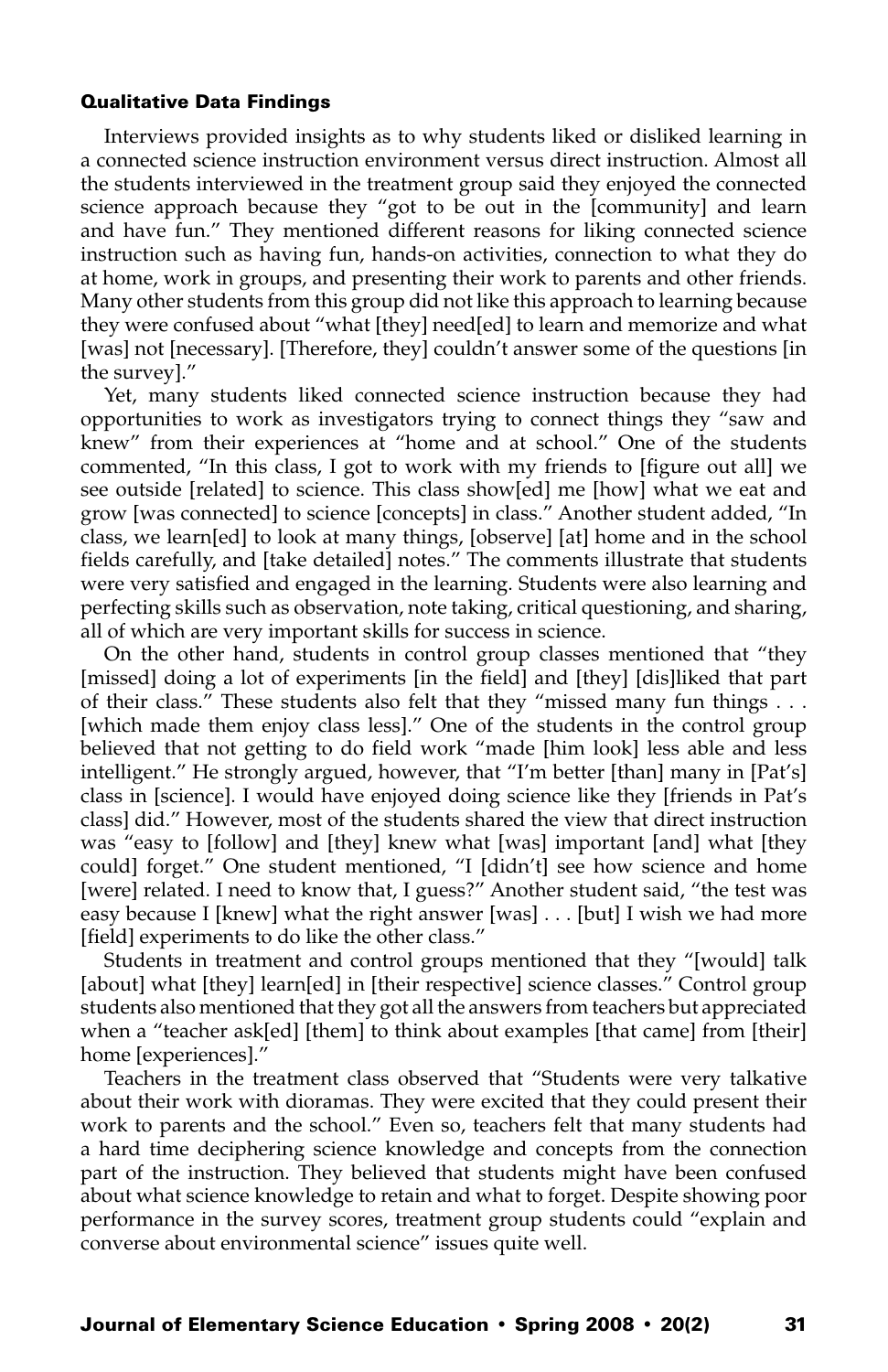Teachers in control group classes observed that "Students were less engaged in looking at the larger picture like how science affects their lives." The teachers found that students missed doing more investigative work. However, students "knew what [was] important science knowledge . . . and felt confident about answering questions in the [survey]. [Students in this group] should do well in science [memorization] tests."

## Discussions, Conclusions, and Implications

The results of the study revealed that the treatment group students showed lower environmental science vocabulary gain (pretest to posttest) from connected science instruction compared to the control group students who received direct instruction. Such results are in line with the findings of other research in mathematics, science, and cognition (Kilpatrick, Swafford, & Findell, 2001; Klahr & Nigam, 2004; Mayer, 2004; Sweller, 2003). The loss of environmental science vocabulary was greater among students who received direct instruction compared to those who received connected science instruction.

Further, the growth curves showed that the students who had higher prior environmental science vocabulary, as shown by their pretest scores, also scored higher in the posttest, and vice versa. This finding supports earlier findings that prior knowledge can be a predictor of how well students will learn science vocabulary, thus indicating that teachers should use prior knowledge (e.g., lived experiences, cultural and social knowledge, etc.) to teach science (Fusco, 2001; Lundberg & Moch, 1995). Another important finding demonstrated by the growth curve is that the rate of loss of environmental science vocabulary was higher for the students who received direct instruction compared to connected science instruction. Such results are in line with earlier research showing that participatory instruction promotes better opportunities to relearn and practice science knowledge and skills (Knapp & Barrie, 2001; Kyllonen & Lajoie, 2003; Stahl & Clark, 1987).

Connected science instruction attempts to capitalize on students' funds of knowledge and prior knowledge gained through lived experiences and active involvement in the learning process. Students learn and remember new information best when it is linked to relevant prior knowledge or experiences. The qualitative data from this study and other studies showed that students enjoy and engage in science when they feel that their ideas are valued and science is meaningful to them (Barton, 1998; Lundberg & Moch, 1995; Moll & Gonzalez, 2002; Tobias, 1994). In addition, the qualitative data from this study also indicates that students prefer direct instruction from their teachers so that they don't get confused about the relationships between science and their funds of knowledge and lived experiences. For example, the studies of Klahr and Nigam (2004) and Mayer (2004) with elementary and middle school students show similar results.

Our findings imply that educators should design science instruction that supports immediate significant gain in science knowledge and helps retain that gain for a longer period of time. Science teachers must carefully balance direct instruction with connected science instruction, however. Both approaches make important contributions to teaching science to elementary students. Findings also support the incorporation of students' lived experiences and ideas into the science curriculum; this kind of science instruction has the potential to lower the rate of loss of science knowledge in the future. As elementary science teachers and educators, we may need to rethink how we teach science in the new era of highstakes tests because the consequences for students and teachers are critical.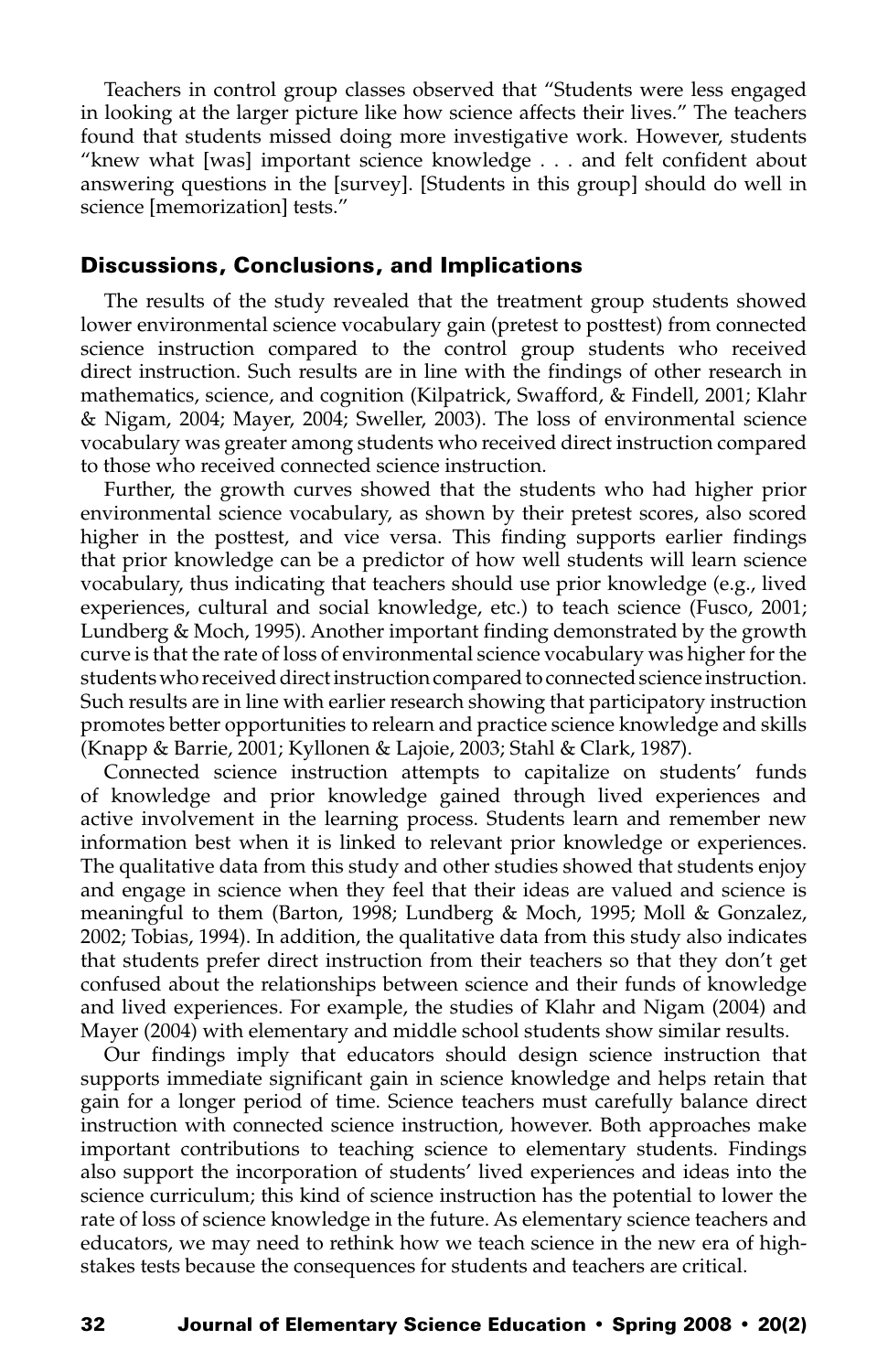We conducted this study by taking into consideration the limits of our participating teachers (i.e., time, access to resources, high-stakes test) and what they could do in their classrooms. We also believe that our student population was not diverse enough to generalize the findings to more diverse urban settings. Also, we were not able to randomly select two groups of students who engaged in connected science instruction and direct instruction classes. In addition, our definition of connected science instruction was limited to funds of knowledge, prior knowledge, and connecting students' lived experiences and homes, but it did not include the content integration (i.e., science and mathematics, science and social studies, etc.) aspect of connected instruction. Therefore, additional lines of inquiry are necessary to gain a more complete understanding of the retention of science knowledge and how connected science instruction influences that outcome. By providing a comparison of two different approaches to the teaching of science, this study contributes to our understanding of how students respond and, even more importantly, how they retain science knowledge in order to build on it in the future.

*All the names of the participants and schools are pseudonyms to retain the anonymity. Contract Grant Sponsor: DNR, Minnesota, Grant number: A48693 w.o.#44. The opinions, views, and conclusions expressed in this article may not reflect those of the funding agency.*

## Bibliography

- American Association for the Advancement of Science (AAAS). (1990). *Science for all Americans*. New York: Oxford University Press.
- Bahrick, H. P. (1984). Semantic memory content in permastore: Fifty years of memory for Spanish learning in school. *Journal of Experimental Psychology: General*, *113*, 1-29.
- Barton, A. C. (1998). Science education in urban settings: Seeking new ways of praxis through critical ethnography. *Journal of Research in Science Teaching, 38*(8), 899-917.
- Barton, A. C. (2000). The culture of power and science education: Learning from Miguel. *Journal of Research in Science Teaching*, *37*(8), 871-889.
- Basu, S. J., & Barton, A. C. (In press). Developing a sustained interest in science among urban minority youth. *Journal of Research in Science Teaching*.
- Bouillion, L. M., & Gomez, L. M. (2001). Connecting school and community with science learning: Real world problems and school-community partnerships as contextual scaffold. *Journal of Research in Science Teaching, 38*(8), 878-898.
- Brickhouse, N. W. (1994). Bringing in the outsiders: Reshaping the sciences of the future. *Journal of Curriculum Studies*, *26*, 401-416.
- Burkhardt, H., & Schoenfeld, A. (2003). Improving educational research: Toward a more useful, more influential, and better-funded enterprise. *Educational Researcher*, *32*(9), 3-14.
- Delpit, L. D. (1995). *Other people's children: Cultural conflict in the classroom*. New York: New York Press.
- Falk, J., & Adelman, L. M. (2003). Investigating the impact of prior knowledge and interest on aquarium visitor learning. *Journal of Research in Science Teaching*, *40*(2), 163-176.
- Fusco, D. (2001). Creating relevant science through urban planning and gardening. *Journal of Research in Science Teaching*, *38*, 860-877.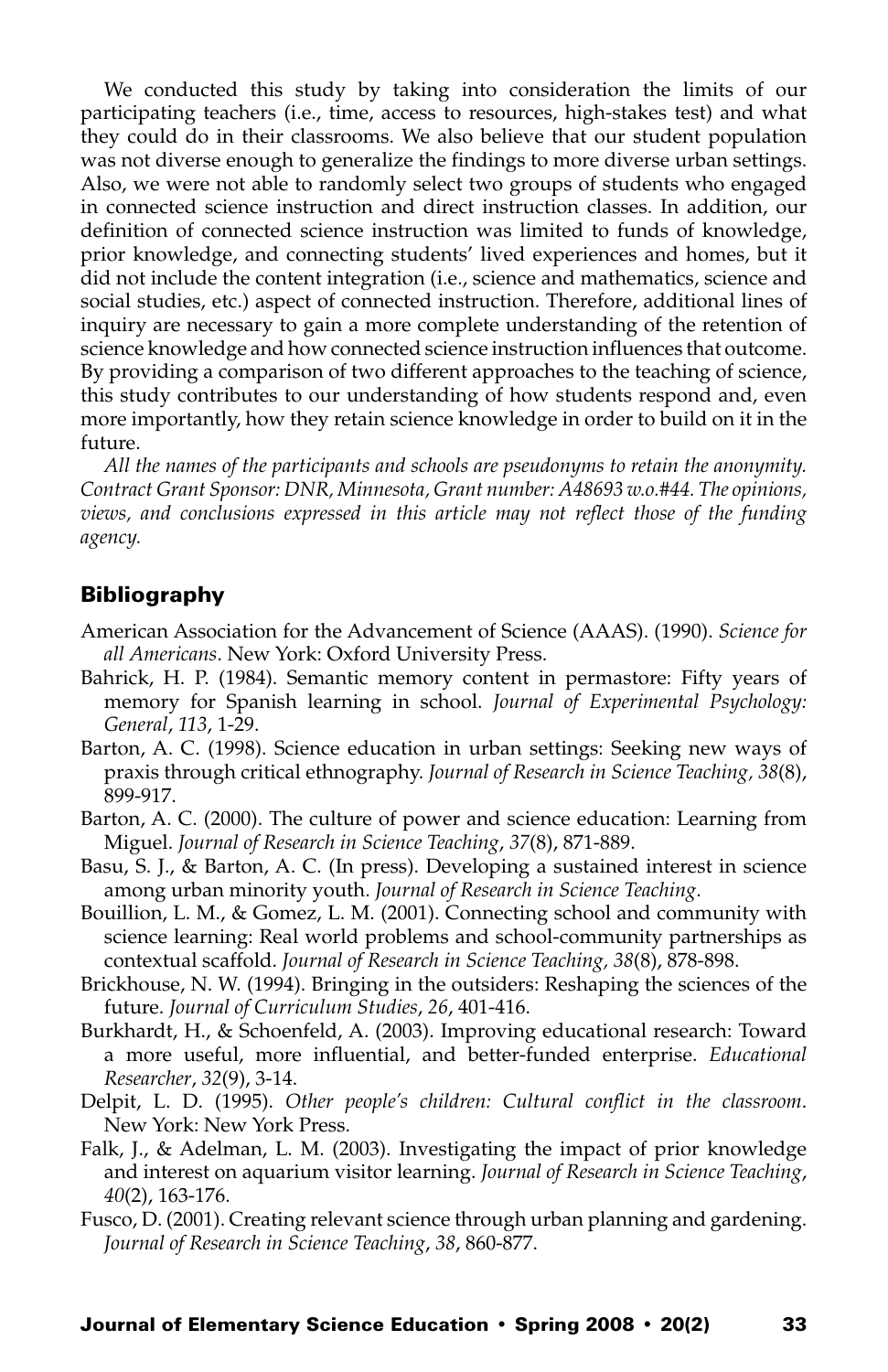- Hake, R. R. (2004). Direct science instruction suffers a setback in California Or does it? *AAPT Announcer*, *34*(2), 177.
- Hammond, L. (2001). An anthropological approach to urban science education for language minority families. *Journal of Research in Science Teaching*, *38*, 983-999.
- Kilpatrick, J., Swafford, J., & Findell, B. (2001). *Adding it up: Helping children learn mathematics*. Washington, DC: National Academy Press.
- Klahr, D., & Nigam, M. (2004). The equivalence of learning paths in early science instruction: Effects of direct instruction and discovery learning. *Psychological Science*, *15*(10), 661-667.
- Knapp, D., & Barrie, E. (2001). Content evaluation of an environmental science field trip. *Journal of Science Education and Technology*, *10*(4), 351-357.
- Kyle, W. C., Jr. (1980). The distinction between inquiry and scientific inquiry and why high school students should be cognizant of the distinction. *Journal of Research in Science Teaching*, *17*, 123-130.
- Kyllonen, P. C., & Lajoie, S. P. (2003). Reassessing aptitude: Introduction to a special issue in honor of Richard E. Snow. *Educational Psychologist*, *38*(2), 79-83.
- Ladson-Billings, G. (1994). *The dreamkeepers: Successful teachers of African American children*. San Francisco: Jossey-Bass.
- Lee, C. (1995). Signifying as a scaffold for literary interpretation. *Journal of Black Psychology*, *21*(4), 357-381.
- Leont'ev, A. N. (1981). *Problems of the development of the mind*. Moscow: Progress.
- Lowery, L. F. (2003). *Research on hands-on science programs*. Retrieved on March 17, 2008, from www.fossworks.com/pdfs/HandsOnScienceResearch.pdf*.*
- Lundberg, M. A., & Moch, S. D. (1995). Influence of social interaction on cognition: Connected learning in science. *Journal of Higher Education*, *66*(3), 312-335.
- Mayer, R. (2004). Should there be a three-strikes rule against pure discovery learning? The case for guided methods of instruction. *American Psychologist*, *59*(1), 14-19.
- McDermott, D. (1991). Regression planning. *International Journal of Intelligent Systems*, *6*(4), 357-416.
- Messing, D. (2005). Social reconstructions of schooling: Teacher evaluations of what they learned from participation in the funds of knowledge for teaching. In N. Gonzalez & L. Moll (Eds.), *Theorizing practices: Funds of knowledge in households*  (pp. 184-194*)*. Mahwah, NJ: Lawrence Erlbaum Associates.
- Moll, L., & Gonzalez, N. (2002). Cruzando el puente: Building bridges to funds of knowledge. *Educational Policy*, *16*(4), 623-641.
- Moll, L., & Greenberg, J. (1992). Creating zones of possibilities: Combining social contexts for instruction. In L. Moll (Ed.), *Vygotsky and education: Instructional implications and applications of sociohistorical psychology* (pp. 319-348). New York: Cambridge University Press.
- Moses, R. P., Kamii, M., Swap, S. M., & Howard, J. (1989). The algebra project: Organizing in the spirit of Ella. *Harvard Educational Review*, *59*(4), 423-443.
- National Research Council (NRC). (1996). *National science education standards*. Washington, DC: National Academy Press.
- Rosenshine, B., & Stevens, R. (1984). Classroom instruction in reading. In P. D. Pearson (Ed.), *Handbook of reading research* (pp. 745-798). New York: Longman.
- Rumelhart, E. D. (1980). Schemata: The building blocks of cognition. In R. Spiro, B. Bruce, & W. Brewer (Eds.), *Theoretical issues in reading comprehension* (pp. 33-58). Hillsdale, NJ: Lawrence Erlbaum Associates.
- Semb, G. B., Ellis, J. A., & Araujo, J. (1993). Long-term memory for knowledge learned in school. *Journal of Educational Psychology*, *85*, 305-316.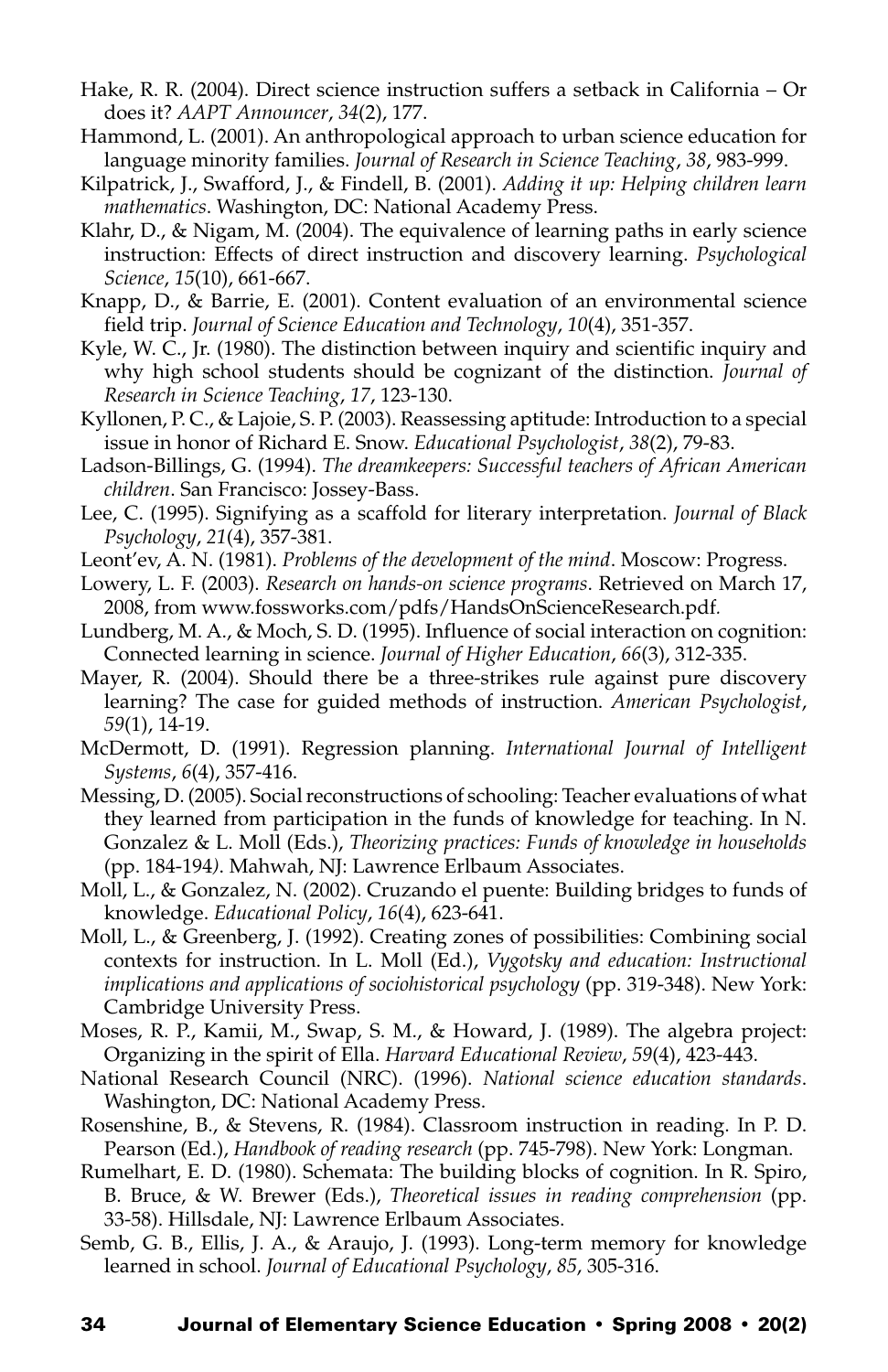- Semb, G. B., & Ellis, J. A. (1994). Knowledge taught in school: What is remembered? *Review of Educational Research*, *64*(2), 253-286.
- Shavelson, R., & Towne, L. (2000). *Scientific research in education*. Washington, DC: National Academy Press.
- Shulman, L. S. (1986). Paradigms and research programs in the study of teaching: A contemporary perspective. In M. C. Wittrock (Ed.), *Handbook of research on teaching* (3rd ed.) (pp. 3-36). New York: Macmillan.
- Stahl, S. A., & Clark, C. H. (1987). The effects of participatory expectations in classroom discussion on the learning of science vocabulary. *American Educational Research Journal*, *24*(4), 541-555.
- Stahl, S. A., & Vancil, S. J. (1986). Discussion is what makes semantic maps work in vocabulary instruction. *The Reading Teacher*, *40*, 62-69.
- Steffe, L., & Gale, J. (1995). *Constructivism in education*. Hillsdale, NJ: Lawrence Erlbaum Associates.
- Sweller, J. (2003). Evolution of human cognitive architecture. In B. Ross (Ed.), *The psychology of learning and motivation* (Vol. 43, pp. 215-266). San Diego: Academic Press.
- Sweller, J., & Cooper, G. A. (1985). The use of worked examples as a substitute for problem solving in learning algebra. *Cognition and Instruction*, *2*, 59-89.
- Thao, J. Y. (2003). Empowering Mong students: Home and school factors. *The Urban Review*, *35*, 25-42.
- Tierney, R. J., & Pearson, P. D. (1985). Learning to learn from texts: A framework for improving classroom practice. In H. S. Singer & R. B. Ruddell (Eds.), *Theoretical models and processes of reading* (pp. 860-878). Newark, DE: International Reading Association.
- Tobias, S. (1994). Interest, prior knowledge, and learning. *Review of Educational Research*, *64*(1), 37-54.
- Upadhyay, B. (2006). Using students' lived experiences in an urban science classroom: An elementary school teacher's thinking. *Science Education*, *90*, 94-110.
- Velez-Ibanez, C. G., & Greenberg, J. B. (1992). Formation and transformation of funds of knowledge among U.S.-Mexican households. *Anthropology & Education Quarterly*, *23*, 313-335.
- Vygotsky, L. S. (1978). *Mind in society: The development of higher psychological processes*. Cambridge, MA: Harvard University Press.
- Wandersee, J. H., Mintzes, J., & Novak, J. D. (1994). Learning: Alternative conceptions. In D. L. Gabel (Ed.), *Handbook on research in science teaching* (pp. 177-210). New York: Macmillan.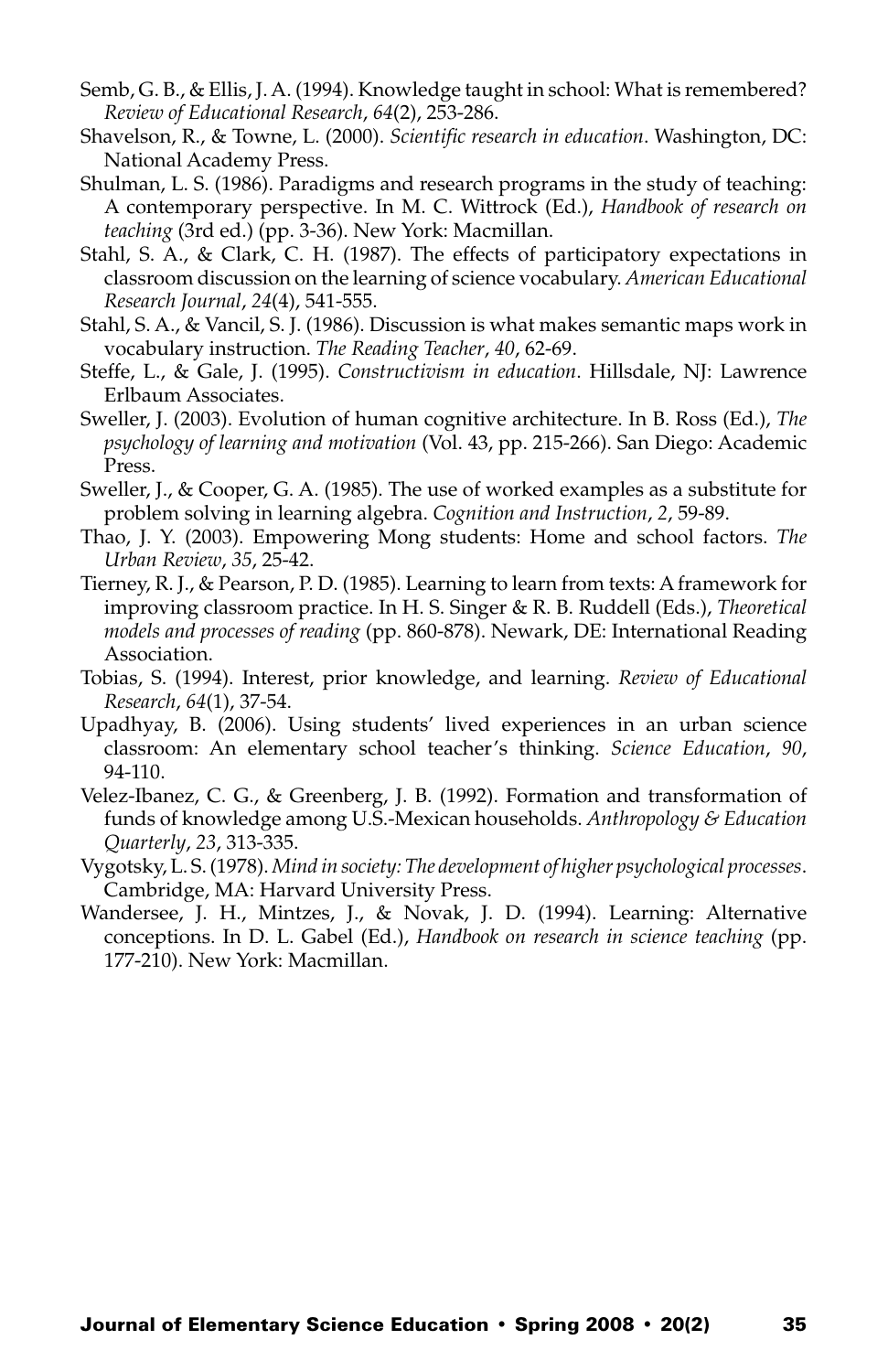## Appendix A

Please circle the best answer.

- 1. What are the four basic needs that all living things need to survive?
	- A. Water, cover, space, and friends
	- B. Food, water, cover, and space
	- C. Muscles, food, water, and trees
	- D. Food, muscles, trees, and friends
- 2. A food chain . . .
	- A. gives off light energy that plants can use to make food.
	- B. is an organism that gets its food energy by eating other plants or animals.
	- C. is a tiny plant or animal that lives in the water.
	- D. shows how plants and animals get food energy.
- 3. Which of the following is not a type of cover?
	- A. Piers
	- B. Water
	- C. Fallen logs
	- D. Docks

4. The process plants use to make food energy is called \_\_\_\_\_\_\_\_\_\_\_\_\_\_.

- A. plankton
- B. producers
- C. photosynthesis
- D. predator
- 5. Which of the following is true?
	- A. Predators hunt and capture prey.
	- B. Prey hunt and capture predators.
	- C. Predators hunt and capture producers only.
	- D. Producers hunt and capture prey only.
- 6. All energy for food chains starts with \_\_\_\_\_\_\_\_\_\_\_\_\_\_.
	- A. decomposers
	- B. consumers
	- C. producers
	- D. the Sun
- 7. What might a fish use for cover in a lake?
	- A. Bait
	- B. Aquatic plants
	- C. Oxygen
	- D. Nets
- 8. Producers . . .
	- A. use gills to get oxygen out of the water.
	- B. eat other animals.
	- C. use photosynthesis.
	- D. break down dead plant and animals into nutrients.